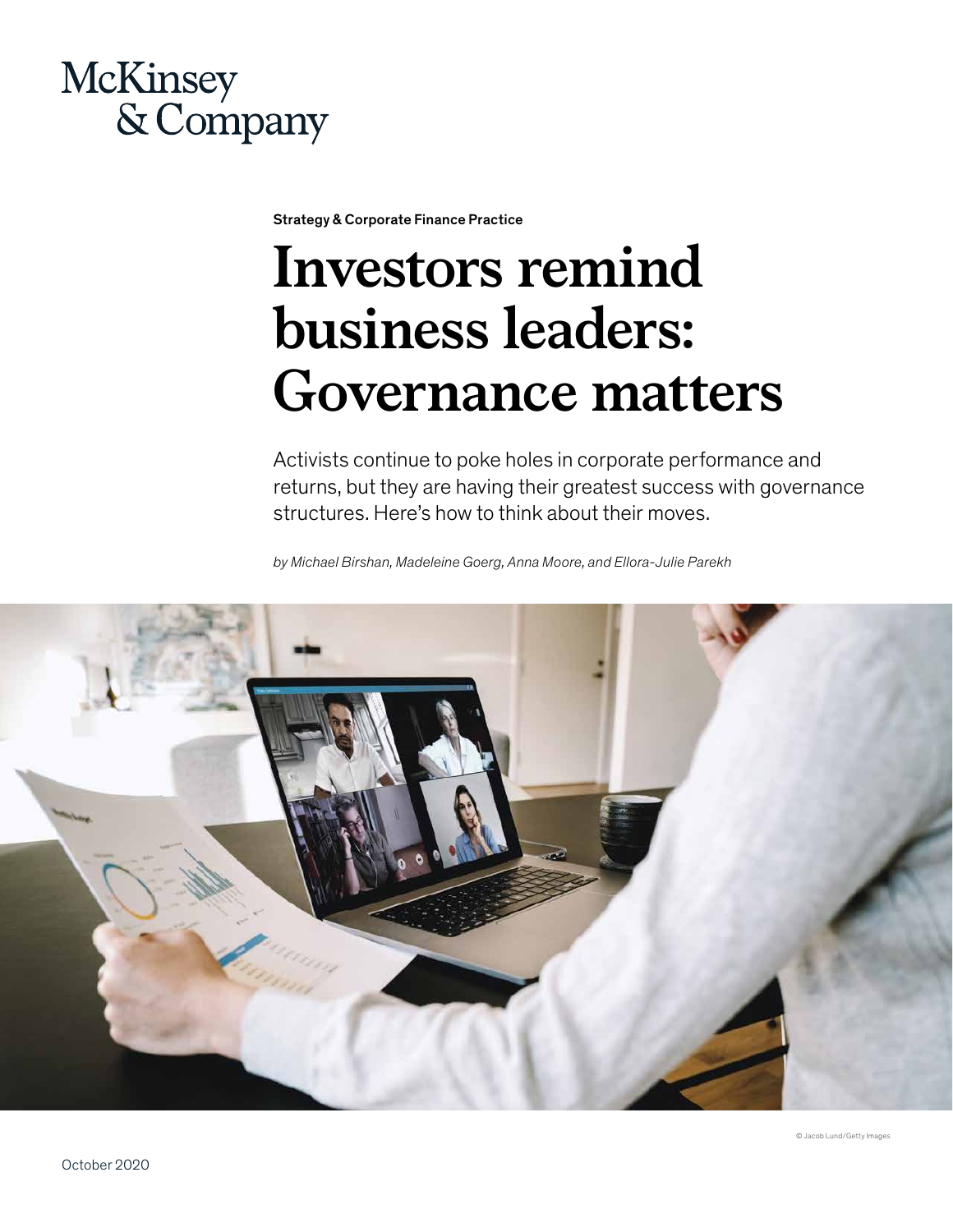#### Even before the spread of the novel coronavirus, $\frac{1}{1}$

investors were calling on senior-management teams and corporate boards to focus on environmental, social, and governance (ESG) concerns. Investors were, for example, prompting companies to consider questions of purpose and to pay more attention to the impact of their actions on the environment. Now the pendulum is swinging toward social issues raised by the spread of COVID-19—for instance, worker safety and rising unemployment.

For many businesses, governance remains a less discussed area of vulnerability, in part because it involves internal systems, controls, and procedures, which in many cases are less visible to stakeholders and the broader public. For instance,

stakeholders cannot always tell if boards and senior-management teams are preempting regulatory violations or communicating clearly with regulators, above and beyond standard reporting until it is too late.<sup>2</sup>

In the wake of the global pandemic, boards play a key role in guiding their organizations into the next normal. Indeed, this may well be the moment when boards and leadership teams prove their value—or show their flaws.

Companies that do not regularly review and address governance issues may be ignoring them at their own peril. Governance-related demands by activist investors around the world rose from just 27 in 2009

## Exhibit 1

# **Board- and governance-related campaigns by investors have increased signi cantly.**



#### Demands by type, number

Source: Activist Insight

<sup>1</sup> "COVID-19: Implications for business," June 11, 2020, McKinsey.com.

<sup>2</sup> Witold Henisz, Tim Koller, and Robin Nuttall, "Five ways that ESG creates value," *McKinsey Quarterly*, November 2019, McKinsey.com.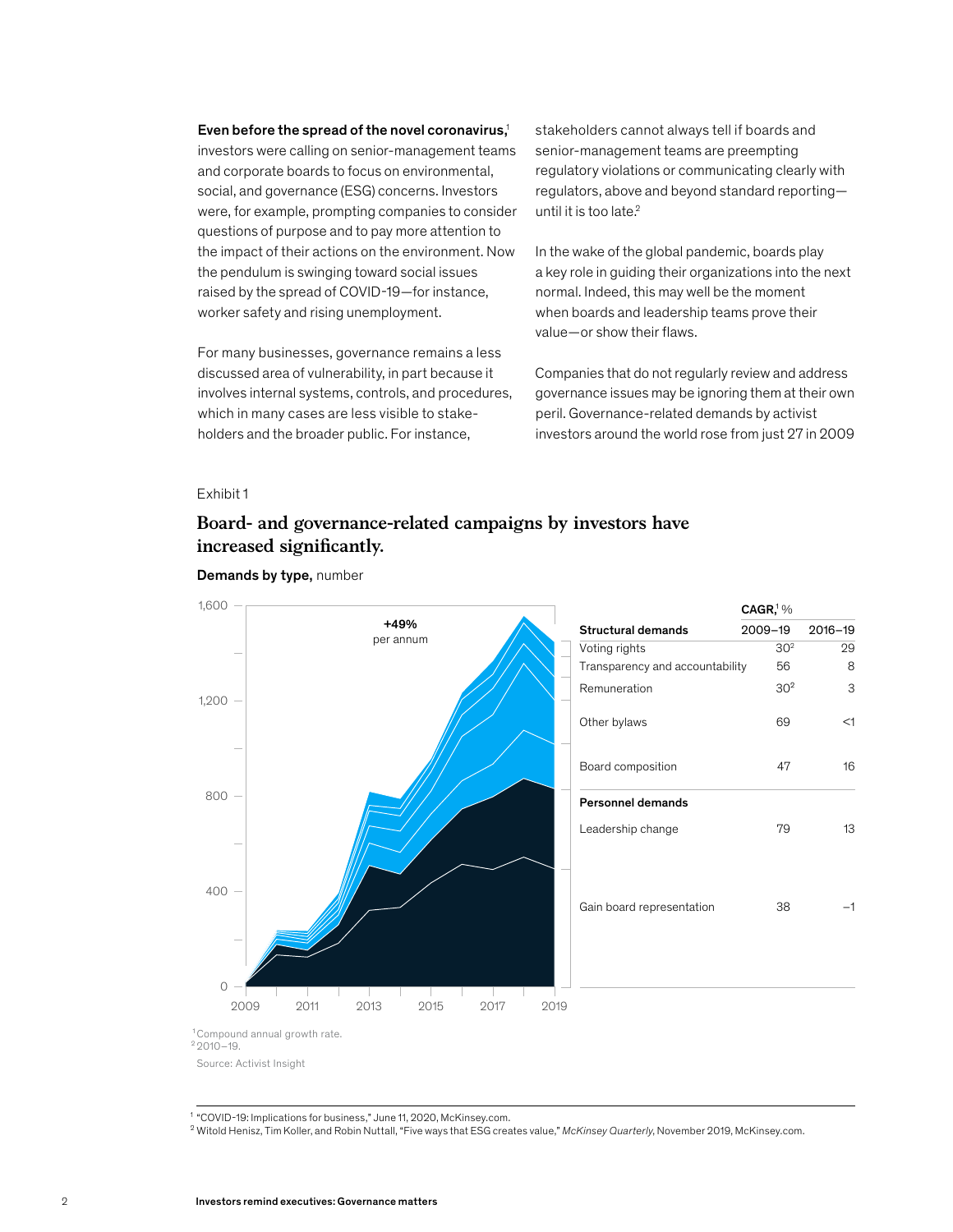to around 1,400 in 2019. These demands reflect activists' interest in a broad range of sectors, including the financial-services, basic-materials, energy, business-services, and technology sectors (Exhibit 1).<sup>3</sup>

What's more, about 70 percent of all activist-investor demands over the past decade have focused on governance, and many have garnered support from proxy advisers.4 Governance is also increasingly top of mind for institutional investors.

Activists' demands fall into two broad categories structural and personnel-related—and cover a range of issues, including board composition, remuneration, accountability, voting rights, and leadership changes (see sidebar, "Two categories of concerns"). Governance-related demands have not only outnumbered others over the past decade but also more successfully achieved their targeted outcomes (Exhibit 2).5 A typical example of such demands involves a manufacturer's delay in disclosing a transaction appropriately, as well as accusations that its

Demands by type and outcome since 2009,

## Exhibit 2

# **A signicant number of governance-related campaigns have been successful over the past decade.**





Source: Activist Insight; Proxy Insight

<sup>3</sup> Activist Insight Governance Module, 2009–19, activistinsight.com.

<sup>4</sup> Activist Insight Governance Module, 2009–19: 9,093 governance-related demands and 3,919 nongovernance-related demands. In the 2017–18 voting season, ISS and Glass Lewis supported most governance-related proposals from shareholders during shareholder meetings. In 2017–18, ISS and Glass Lewis supported 75 percent and 88.5 percent, respectively, of shareholder proposals for independent board chairs.

Both supported 100 percent of proposals to adopt majority voting for director elections. Proxy Insight 2019, proxyinsight.com.

 $^5$  In the past decade, more than 42 percent of governance-related resolutions from shareholder activists were adopted, compared with 35 percent of nongovernance-related resolutions. Activist Insight Governance Module, 2020.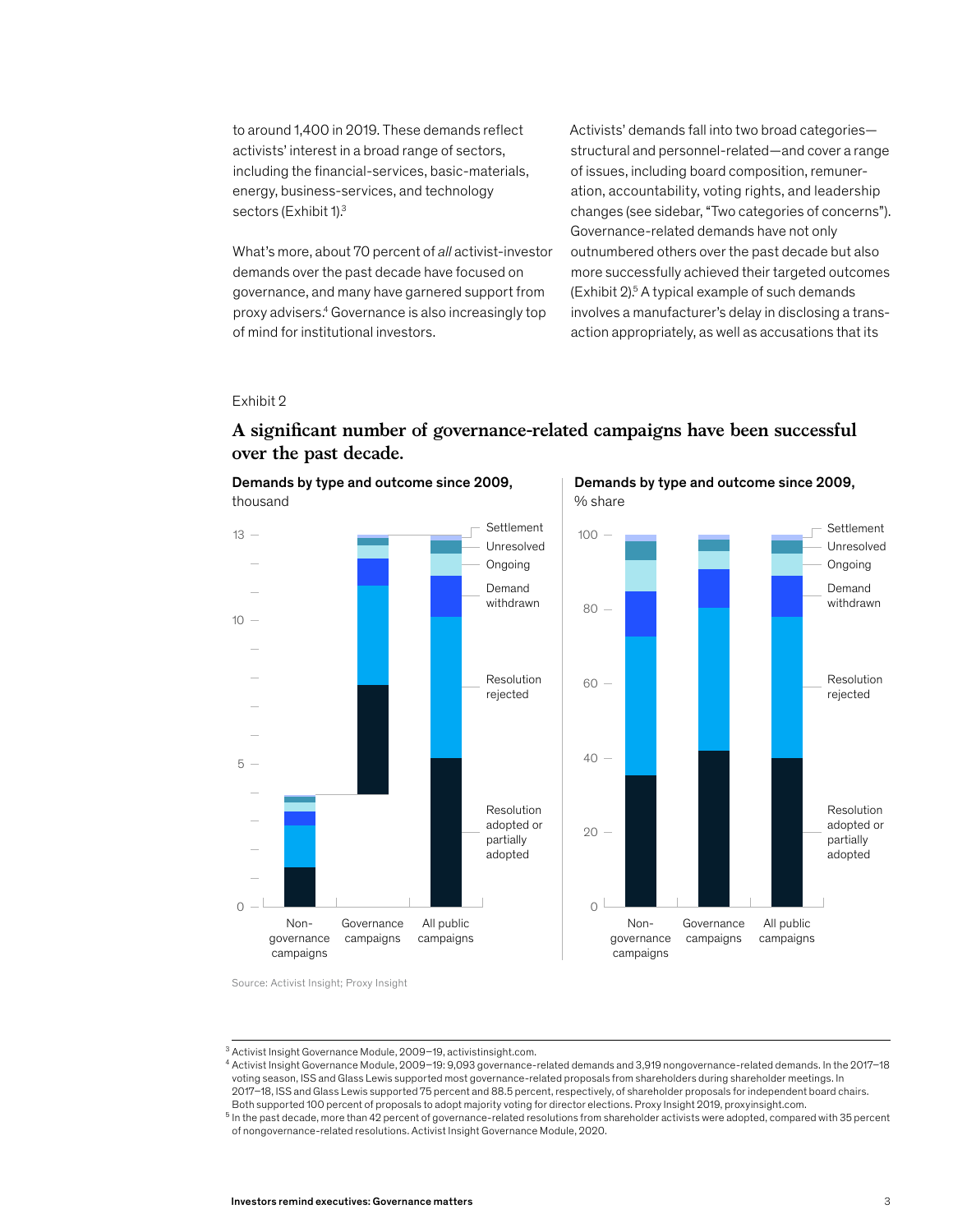# **Two categories of concerns**

Our research shows that activist investors' corporate-governance concerns, while many and varied, tend to fall in two broad categories: structural or related to personnel.

Demands relating to structural concerns typically focus on the following five areas:

- *board composition and independence* the annual election of directors, the introduction of minimum requirements for the number of independent directors, changes to the number of board seats, and transparency about who is being appointed to top positions and about succession planning
- *remuneration*—the proportion of long-term incentives in executive compensation; the introduction of incentives related to environmental, social, and governance issues; and benchmarks for executive

compensation, options, bonuses, and expense accounts

- *transparency and accountability* changes in the auditing process or in the disclosure of financial statements, additional information on transactions, access to shareholder lists, and the results of internal investigations
- *voting rights*—majority voting at shareholder meetings, the amendment or repeal of poison-pill or shareholderrights plans, and the implementation of a universal proxy card so shareholders can vote for individual director nominees or oppose proxy contests for board seats
- *other bylaws*—the threshold for calling special shareholder meetings, as well as proxy-access bylaws that require a company undergoing an election to include on the voting list the name of

any person who meets agreedupon ownership criteria and has been nominated by a shareholder

Proposals focusing on personnelrelated concerns are typically related to the performance of individuals or teams. They challenge a company's stewardship by demanding such things as these:

- *board representation*—improving oversight and diversity by challenging the expertise or independence of individual candidates put forward for election
- *leadership change*—requesting the removal of senior executives or board members for failures of performance or campaigning to separate the roles of the chair and the CEO to increase checks and balances

executives had bought votes. These actions opened it up to a two-year shareholder-activist campaign culminating in the company's breakup.

As the manufacturer and many other companies have learned the hard way, it is always better to be your own activist rather than have demands thrust upon you. Executives and board members should respond to increased external pressures by continually reviewing their governance efforts and considering the best ways to shore up their governance credentials. These efforts have an added bonus: a strong governance program can promote success in many other parts of the business—including improved operations, motivated talent, and

increased innovation—and can strengthen shareholder relations.

In this article, we'll examine the primary governance factors that activist shareholders have targeted and the ways in which some of their concerns were mitigated.

# **Quantifying the concerns**

Not all governance proposals from shareholders are created equal. It is important for companies to quantify the number and type of possible activist overtures. Some of them focus on improving management fundamentals, others suggest board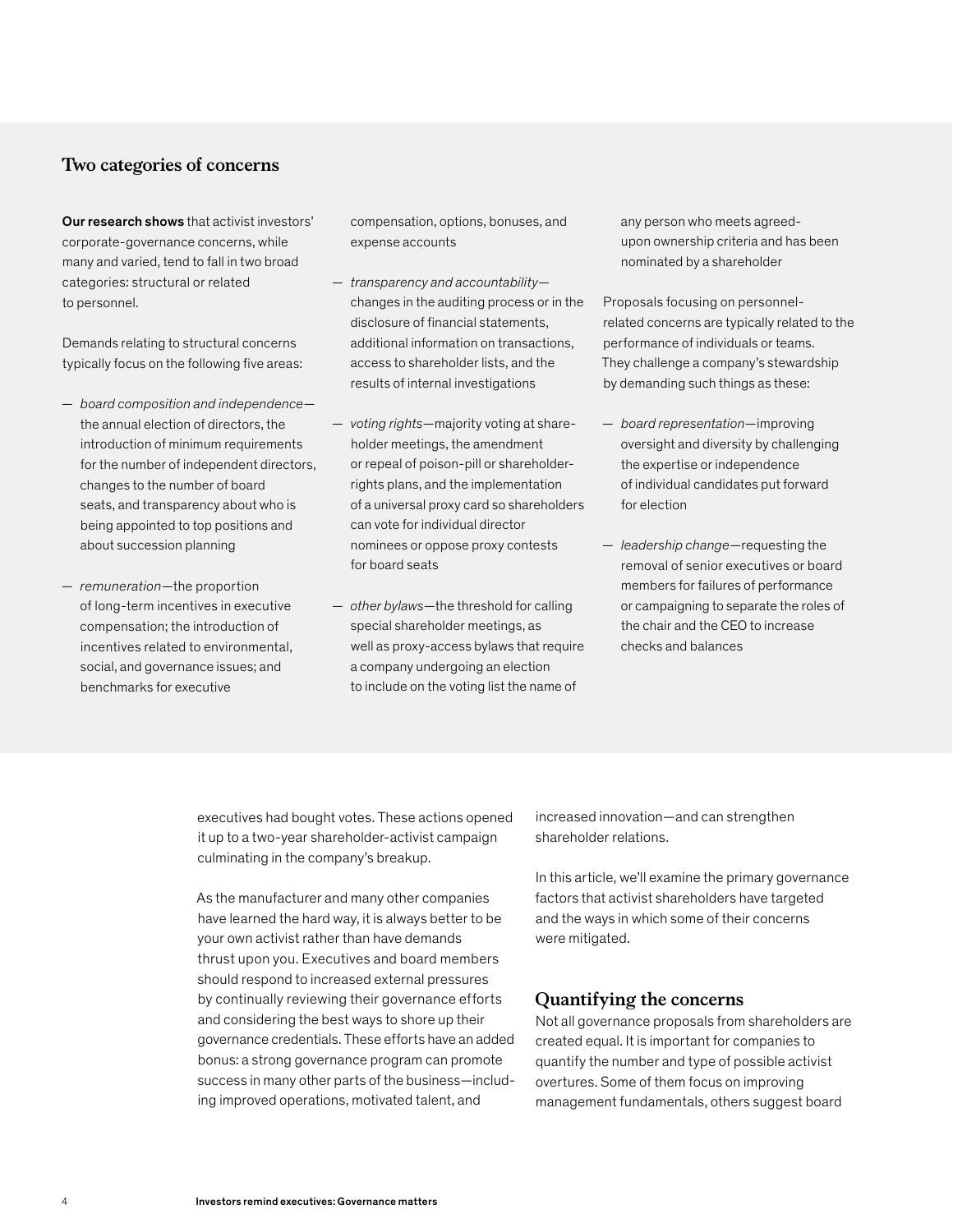or leadership changes to give activists seats at the table, and still others propose what may be sensible measures for unlocking value.

Data from Activist Insight show that personnelrelated demands—to gain board representation or changes in leadership, for instance—have accounted for more than 40 percent of all governance-related proposals since 2009. The other 60 percent or so have focused on structural concerns. An industrial, for example, faced an internal investigation after several quarters of operational issues. It then decided to delay the announcement of quarterly results. These problems and a related decrease in share price prompted activists to demand more frequent earnings disclosures and the election of independent external directors to the board. The manufacturer swiftly agreed, and the end result was greater transparency and, ultimately, increased corporate value.

# **Shoring up governance credentials**

Frequent governance reviews are not only a good hedge against demands from activist investors and other shareholders but also simply good corporate hygiene. Companies often do not conduct such reviews because management teams are under less pressure to focus on these capabilities than on others. What's more, the acknowledgement of the direct links between good governance and value creation is a recent development in many companies. Our research and experience in the field suggest that businesses can take several steps to anticipate activists' concerns and shore up their governance credentials.

#### Change the board's composition

Activist shareholders are demanding more diverse, expert, committed, and independent boards. Rising shareholder expectations are prompting companies to bring in new profiles, adjust the sizes of boards, or review board-member terms and renewals. For similar reasons, a large company under pressure from activist shareholders cut its directors' terms to two years, from three, and reduced the size of its board to nine members, from 11. As a result of this board shake-up, four longstanding board members will step down by the end

of 2020 or 2021 to allay concerns over a lack of sector-specific expertise and independence from the CEO.

Companies should not wait to be prompted by activist shareholders; rather, they should create a more inclusive and professional board by proactively adding to (and, if appropriate, shaking up) the current composition of the group, clarifying expectations for board members, and reviewing its level of engagement. Such reviews could include a detailed comparison between the current directors' skills and a "competency matrix" (the skills the company deems critical). They could also consider the directors' prior affiliations with the company, potential conflicts of interest, and the board's overall responsiveness.

## Clarify your remuneration policy

 Shareholders increasingly want to understand how senior management and boards have arrived at levels of leadership remuneration and whether it is fair. They are asking, for instance, if it is tied to performance or to specific ESG metrics or if it is in line with remuneration at peer companies. Aiming to align pay with performance, activist shareholders of one industrial conglomerate pushed to change the performance targets for all top executives. The activists sought to cut the bonuses for those executives whose businesses had recorded losses in 2017, including those of the CEO and CFO.

To anticipate activists' concerns about pay and performance, companies can, for instance, ensure that they have clear and communicable metrics that support their decisions on remuneration. Reacting to a public ESG campaign by a group of shareholders, a major oil and gas company decided to link the compensation of more than 1,000 top employees to its success in meeting reduced carbon-emissions targets.

#### Communicate clearly

When companies are involved in major transactions, investigations, or audits, shareholders look for full transparency. In one large company, shareholders stepped in to demand a governance overhaul given their concerns about an acquisition decision made by the board. As a result, the company